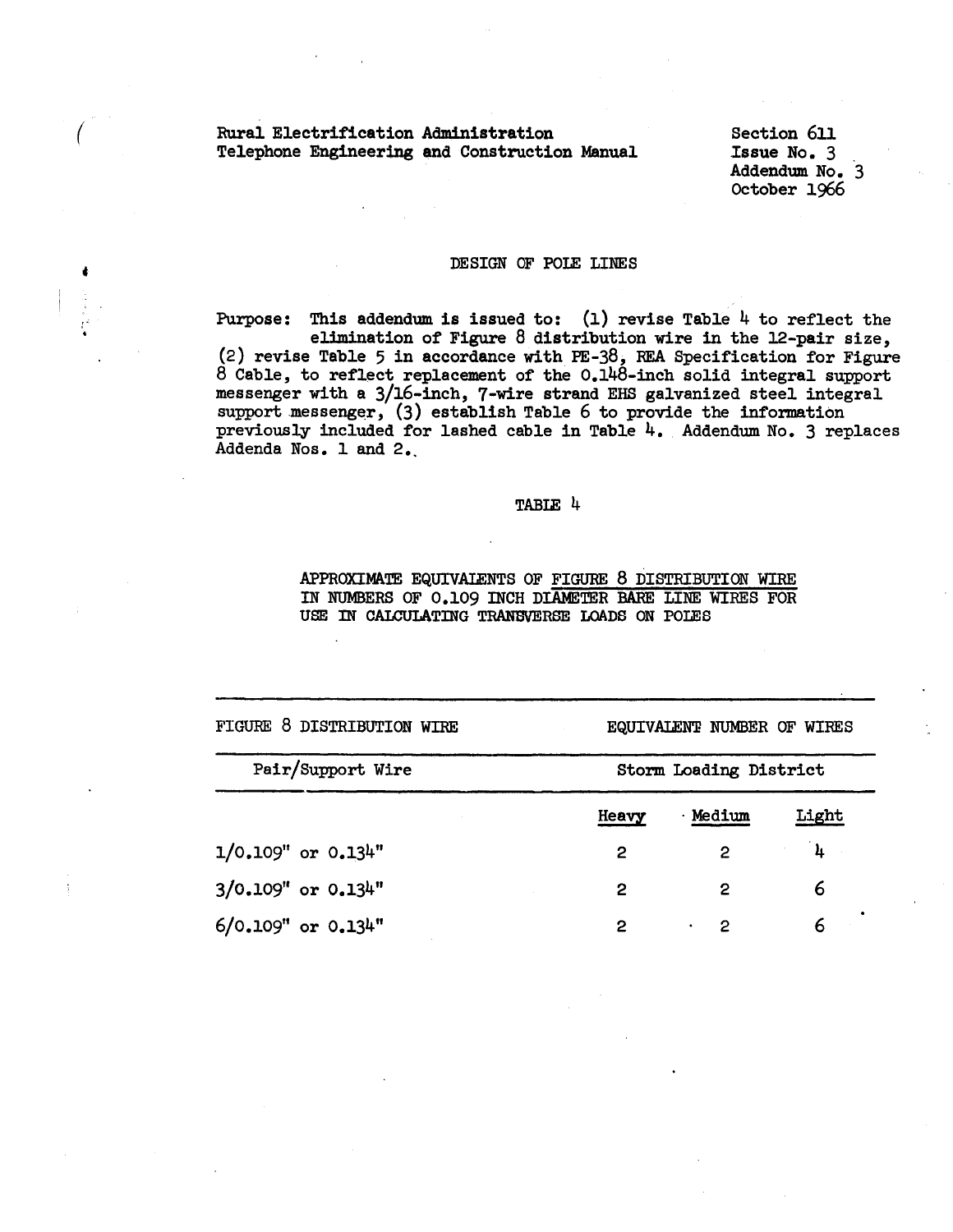# APPROXIMATE EQUIVALENTS OF FIGURE 8 CABLE IN NUMBERS OF 0.109 INCH DIAMETER BARE LINE WIRES FOR USE IN CALCULATING TRANSVERSE LOADS ON POLES

| FIGURE 8 CABLE |                                                   |                                                  | EQUIVALENT NUMBER OF WIRES<br>Storm Loading District |                                  |  |
|----------------|---------------------------------------------------|--------------------------------------------------|------------------------------------------------------|----------------------------------|--|
| Messenger      | Pair/Gauge                                        | Heavy                                            | Medium                                               | Light                            |  |
|                | 6/19                                              | 2                                                | 2                                                    | 8                                |  |
| $3/16$ -Inch   | 12/19<br>18/19<br>6/22                            | $\mathbf{z}$<br>$\overline{c}$<br>$\overline{c}$ | 4<br>4                                               | 8<br>10                          |  |
| 7-Wire Strand  | 12/22<br>18/22                                    | $\overline{c}$<br>$\overline{c}$                 | 2<br>2<br>4                                          | 6888                             |  |
| EHS Steel      | 25/22<br>6/24<br>12/24<br>18/24<br>25/24<br>50/24 | 2<br><b>NNNN</b><br>$\overline{2}$               | 4<br>2224<br>$\,4\,$                                 | 6688<br>10                       |  |
| $1/4$ -Inch    | 25/19<br>50/19                                    | 2<br>4<br>4                                      | 4<br>4<br>4                                          | 10<br>14<br>16                   |  |
| 7-Wire Strand  | $75/19$<br>50/22<br>75/22                         | 2                                                | 4                                                    | 10                               |  |
| EHS Steel      | 100/22<br>75/24<br>100/24<br>150/24<br>200/24     | 2<br>4<br>2<br>2<br>4<br>4                       | 4<br>4<br>4<br>4<br>4<br>4                           | 12<br>14<br>10<br>12<br>14<br>16 |  |

Note: REA recommends that no poles smaller than class 9 be used for supporting Figure 8 cables having 18 pairs or less; and that no poles smaller than class 7 be used for supporting Figure 8 cables having 25 pairs or more. A margin of strength of 1.33 should be used in selecting the class pole to be used for supporting all Figure 8 cables. The relatively large number of subscribers served from cable is considered as justification for these requirements.

 $\mathcal{F}_{\mathcal{A}}$ 

## TABLE 5